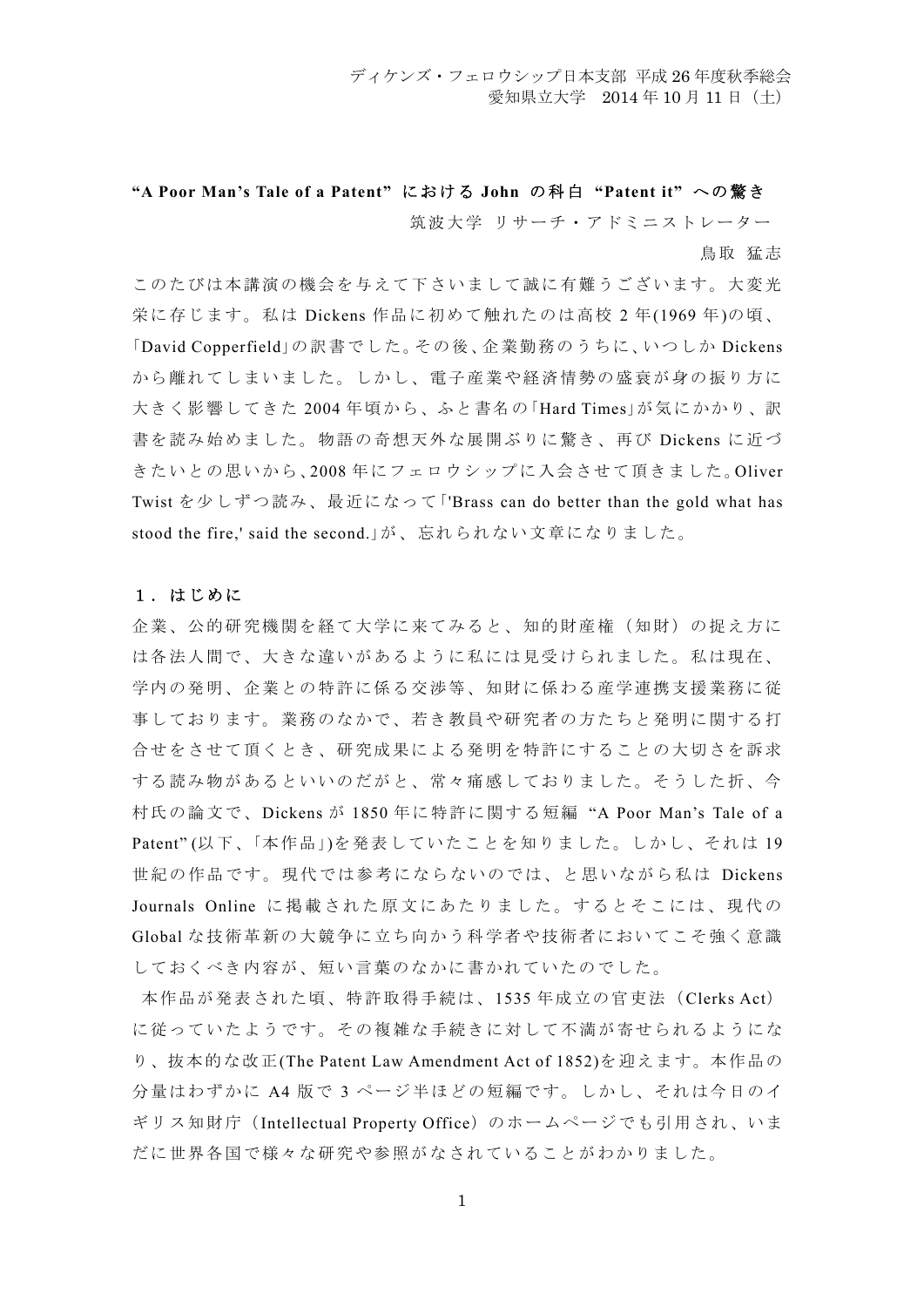本作品が発表された当時のイギリスの特許出願状況は、図1のグラフに示す ように急激に件数が増加しています。しかし、 2013 年に出願件数累計が 2,500,000 件に達したことに比べると、当時は特許を出願することは極めて限ら れた数の技術者によってなされていたものと思われます。

時代の趨勢としていかに

特許取得制度に不満が湧

き起こってきていたとし

ても、特許出願が年間 4-500

件というのは、まだまだ一

般的な活動ではないと考

えられます。そうした時代

に、特許取得制度の非合理

性を短編で書くことは、

Dickens が特許制度につい

ても精通していたことが

推定されます。

本作品が書かれた理由として、例えば、Phillips は、下記を挙げています。

"There are two possible sources of stimulus: the campaign for patent law reform of 1828 to 1835; and the influence of Henry (later Sir Henry) Cole in three years preceding the Great Exhibition of 1851. "

しかし、もうすこし強い動機あるいは背景があったのではと推定されます。私 は、この点についても、今後さらに調べてみたいと考えております。

## 2.**Dickens Journals Online** より **text** 引用 (下線は引用者による)

(1)I AM not used to writing for print. What working-man, that never labours less (some Mondays, and Christmas Time and Easter Time, excepted) than twelve or fourteen hours a day, is? But I have been asked to put down, plain, what I have got to say; and so I take pen-and-ink, and do it to the best of my power, hoping defects will find excuse.

(2) My eldest son is engineer in the Italian steam-packet 'Mezzo Giorno, plying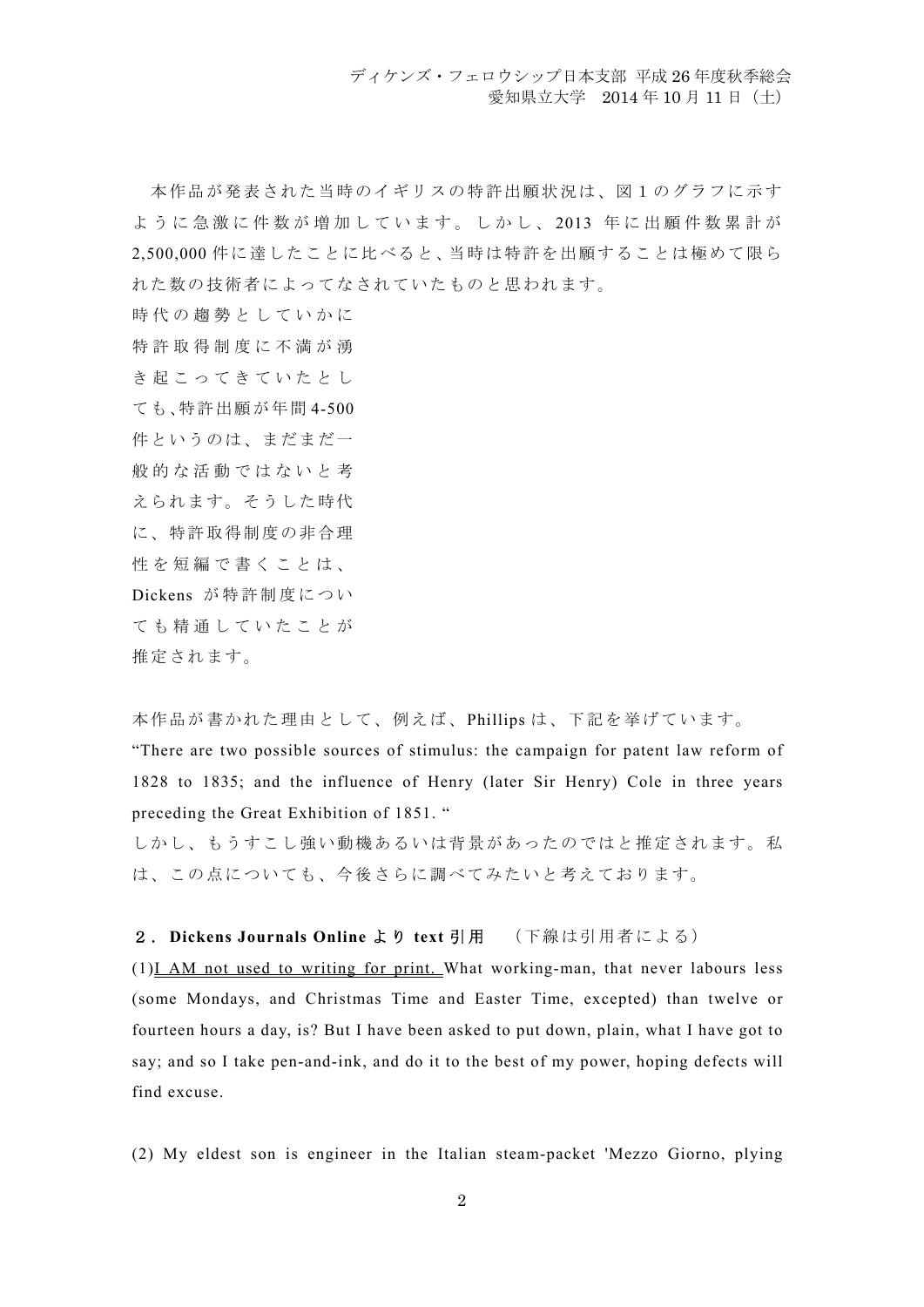between Marseilles and Naples, and calling at Genoa, Leghorn, and Civita Vecchia.' He was a good workman. He invented a many useful little things that brought him in nothing.

(3)I am not a Chartist, and I never was. I read the paper, and hear discussion, at what we call 'a parlour,' in Birmingham, and I know many good men and workmen who are Chartists. Note. Not Physical force.

 (4)I have been twenty year, off and on, completing an Invention and perfecting it. I perfected of it, last Christmas Eve at ten o'clock at night. Me and my wife stood and let some tears fall over the Model, when it was done and I brought her in to take a look at it.

 (5)A friend of mine, by the name of William Butcher, is a Chartist. Moderate.

 $(6)$ Now, to my Model again. There it was, perfected of, on Christmas Eve, gone nigh a year, at ten o'clock at night. All the money I could spare I had laid out upon the Model; ---I had pulled it to pieces, and made it over again with improvements, I don't know how often. There it stood, at last, a perfected Model as aforesaid. William Butcher and me had a long talk, Christmas Day, respecting of the Model. William is very sensible. But sometimes cranky.

(7)William said, 'What will you do with it, John?' I said, 'Patent it.'

(8)William said, 'John, if you make your invention public, before you get a Patent, any one may rob you of the fruits of your hard work.

(9)We might come to be old, and past our work. We now agreed to Patent the